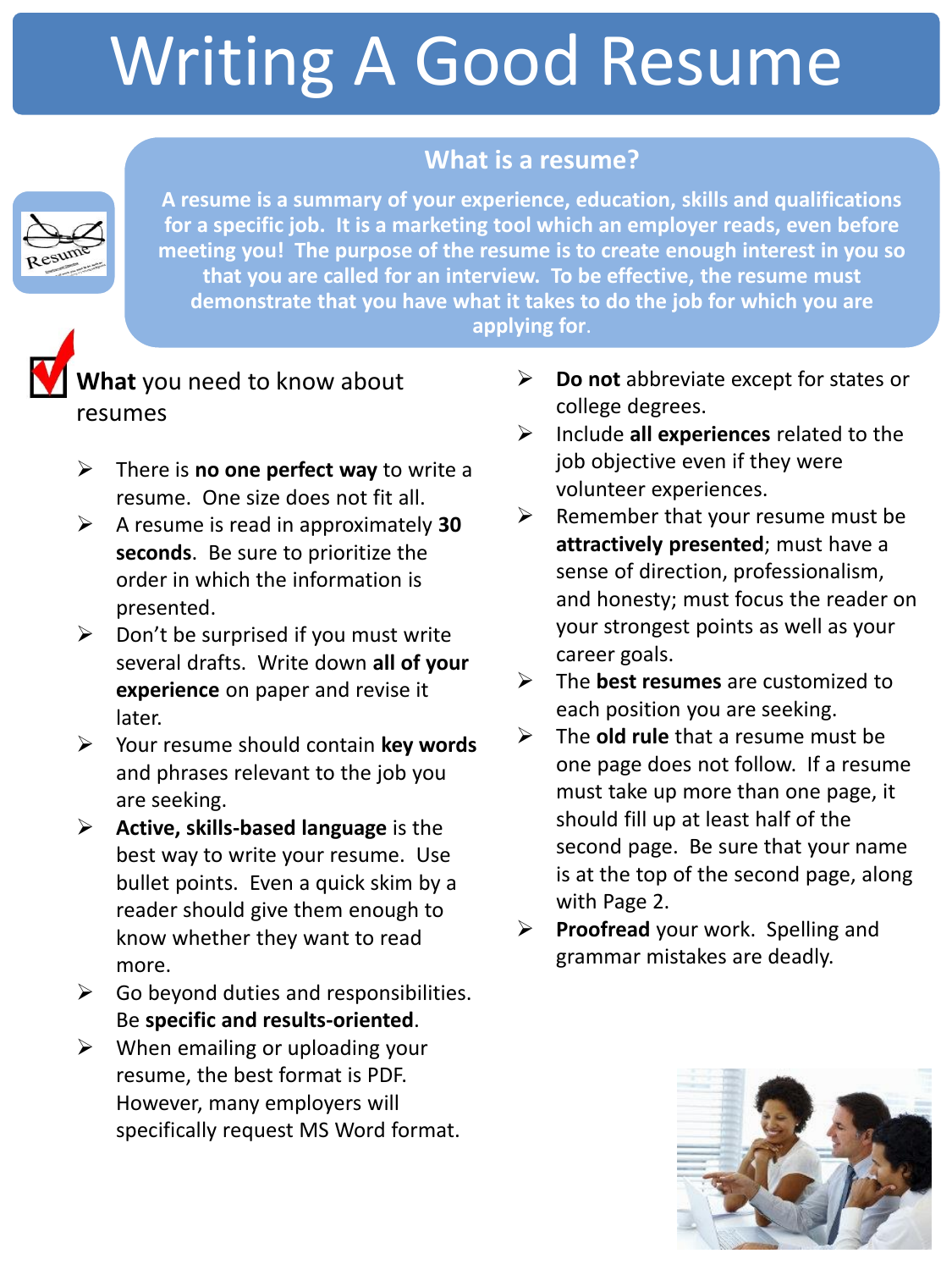# **Formatting** essentials

- The resume must be **reader friendly**: spacing, layout, and headings must be visually appealing.
- Use **bold, italics, and underlining** for emphasis
- Use font size **11 or 12** for your resume. You may use a font as small as 10, especially when you need to fit a lengthy history onto two pages. A font style such as Times New Roman or Arial is easy to read.
- Use a **blank Microsoft Word doc** to start. Resume templates send the message that you can't format a document on your own, and they can limit what you choose to include or update.
- Use **bullets** instead of writing in paragraphs. Bullets help your reader skim more quickly and guide them through the page.
- Be **consistent with format**. Use the same spacing font size, placement of headers, etc.
- Leave some **white space**. One-inch margins are standard. White space not only gives your reader's eyes a break, but it also leaves room to make notes.
- $\triangleright$  Make headers larger than body text. Use them to organize your content and make it easier to find **relevant information.**



### Resume Space Allocation

- •Name and contact info: 5%
- •Education: 10-15%
- •Relevant experience and/or skills: 75%
- •Other (objective, activities, awards, memberships, computer skills, interests, etc.): 5-10%



- Spelling **errors**, typos, and poor grammar.
- **Too duty-oriented**, reads like a job description and fails to explain the job seeker's accomplishments
- **Dates not included**, or inaccurate dates.
- No or incorrect **contact information** or unprofessional email addresses.
- $\triangleright$  Poor **formatting**, boxes, templates, tables, header/footer, etc.
- Do not include "References furnished upon request".
- Overly **long resumes** (keep it to one or two pages).
- $\triangleright$  Long paragraphs.
- **Unqualified candidates** (don't apply for positions you aren't qualified for!).
- **Personal information** not relative to the job (age, height, etc.)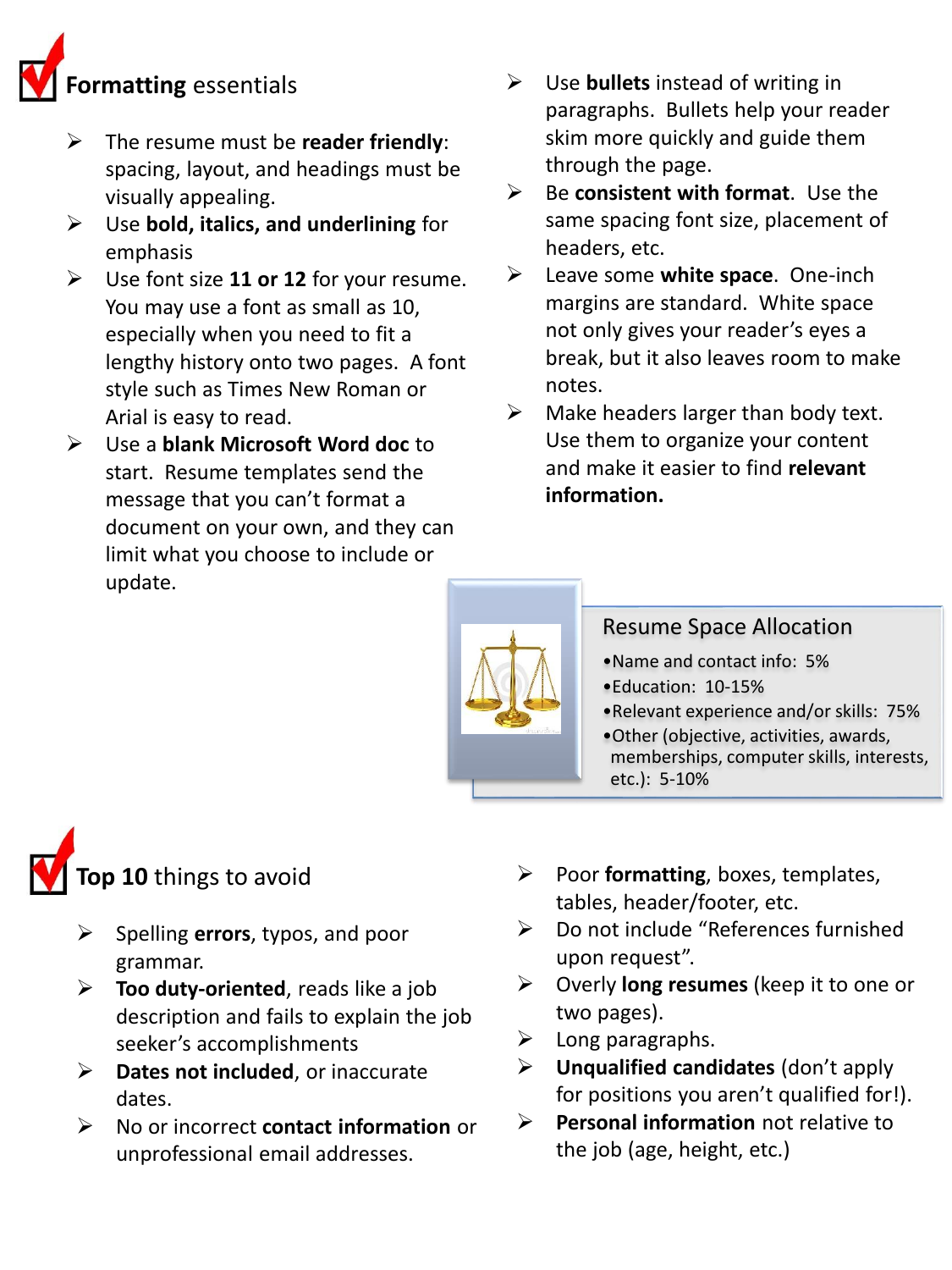# Different Types of Resumes





### **Chronological** Resume:

This is a **summary of your work experience**, lists your past jobs in date order, with the most recent job first. It organizes your professional experience around past positions and employers. It includes:

- Name of the organization
- Location (city and state)
- Dates of employment
- Job responsibilities
- Duties and accomplishments in terms of benefits to the employer

For **each job you list**, include between 3 to 5 major duties and begin each bulleted sentence with an **action verb**.

The **chronological resume** is preferred by employers and should be used if you:

- Have a history of employment that shows stability
- You have been working in the same field for an extended time
- You have had a steady upward progression of titles and levels of responsibility

The **disadvantage** of using a chronological resume is that this format places emphasis on employment gaps. In addition, this style has no flexibility in presenting your transferable skills when you are changing careers or when related work experience is minimal.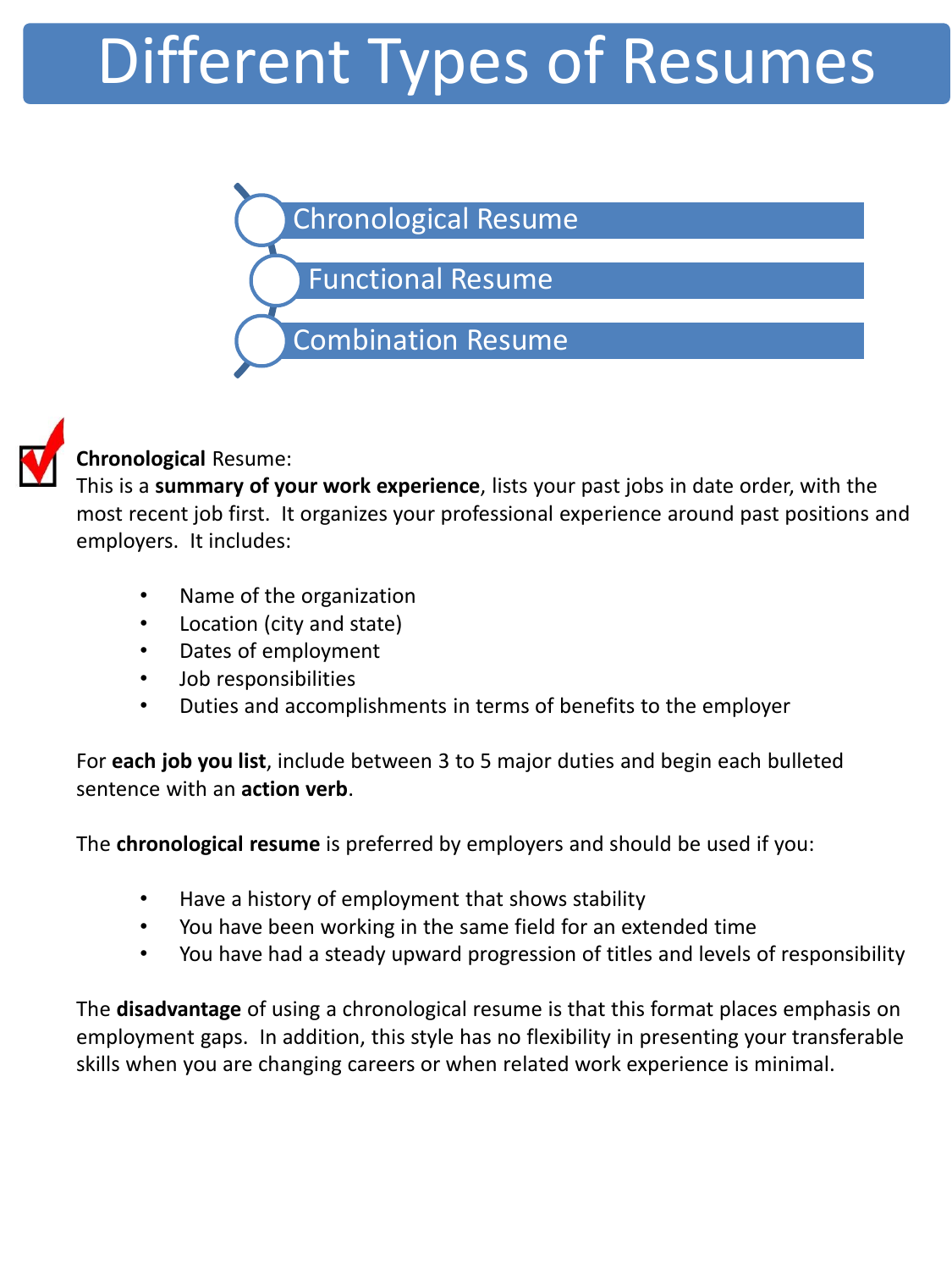

#### **Functional** Resume:

This format **rearranges your employment history into sections** which highlight your skills and accomplishments. It allows you to emphasize your skills and eliminates the tendency to repeat similar experiences. It is a summary of your work experience organized around skills areas. **Skill areas** are used as section headings. Limit your skills headings to no more than 3 to 5 and use only skill headings that **support your objective**. Examples include:

- Accounting and Budgeting
- Advertising and Marketing
- Counseling and Advising
- Management and Coordination
- Supervision
- Teaching

Under **each skill area**, list the duties and specific job tasks performed and any accomplishments which demonstrate your proficiency. **Bullet** each duty, job task, and accomplishment and begin each bulleted sentence with an **action verb**.

We recommend that you use a **functional resume** if:

- You are changing careers
- Have noticeable gaps in your employment history
- You don't have a great deal of experience related to the position you seek



#### **Combination** Resume:

This resume **combines the skills section** of the **functional** resume and the **employment history** of the **chronological** resume. The employment history is a **short summary** of your past employers, their name, location and your job title. If you have a solid work history, include the dates of employment as well. **Employment history**  follows immediately after the skills section.

We recommend that **career changers** with a solid work history use a **combination resume**, which allows you to take the best parts of **both functional and chronological formats** and helps to position yourself in as positive a light as possible.

**Internships** should be considered **work experience** and placed in the work experience section of the resume; however, you must indicate that it is an internship.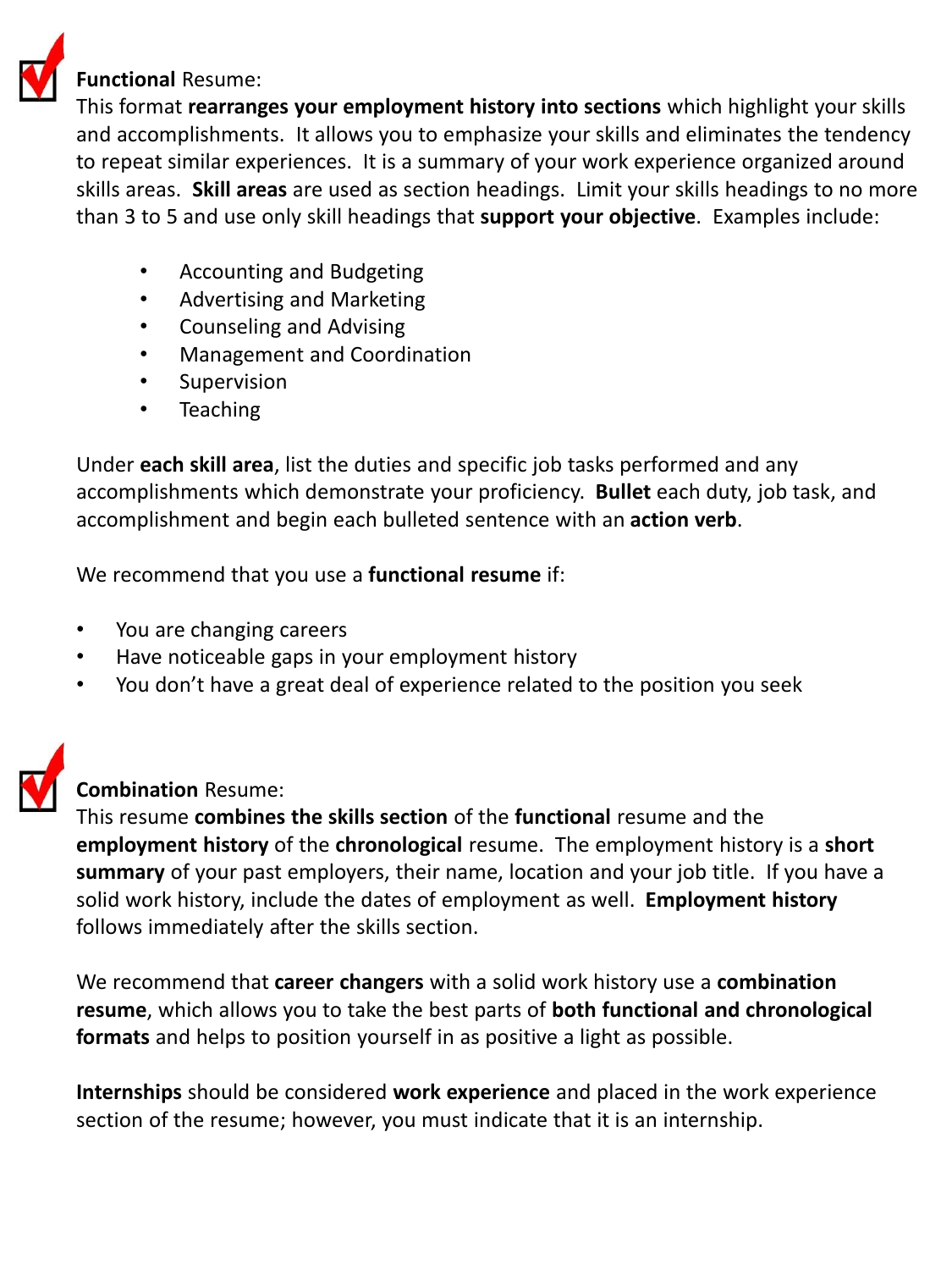# Creating Your Resume

To make **customizing your resume** each time easier, start by making a "master resume" that includes everything. This document may be several pages (since it's just for you, it's OK). You can use this inventory to create customized resumes for **each position** you are applying for.

The **heading**, or sections that comprise the resume, outline the job seekers professional capabilities and qualifications to perform a job. The resume is a **marketing tool** and its purpose is to secure a job interview. The headings you decide to include in your resume must be chosen carefully.

Some headings are standard and employers expect to see them when they review a resume. The required headings include your **contact information, work experience, education and training**.



# **Contact Information** (required)

Each resume **must begin** with your name and contact information, including: address, email address, and phone number. Make sure your email address is professional, and that your voicemail is in working order and brief.

**Objective or Professional Profile** (optional, but highly recommended) Appears **right after** the contact information section. The objective lets the reader know which position you are applying for. The **professional profile** is an alternative or addition to the job objective. It is a **summary statement** of your major strengths and qualifications and is usually between 3 to 5 sentences long.

### Example of an **Objective** is:

- Seeking a full-time position as an Executive Assistant
- Customer Service Representative

### Examples of a **Profile** are:

- A highly organized and detail-oriented Executive Assistant with over five years experience providing skillful administrative support for senior executives.
- Four years of Customer Service experience. Recognized by management for the ability to handle difficult customers. Consistently received excellent feedback from patrons.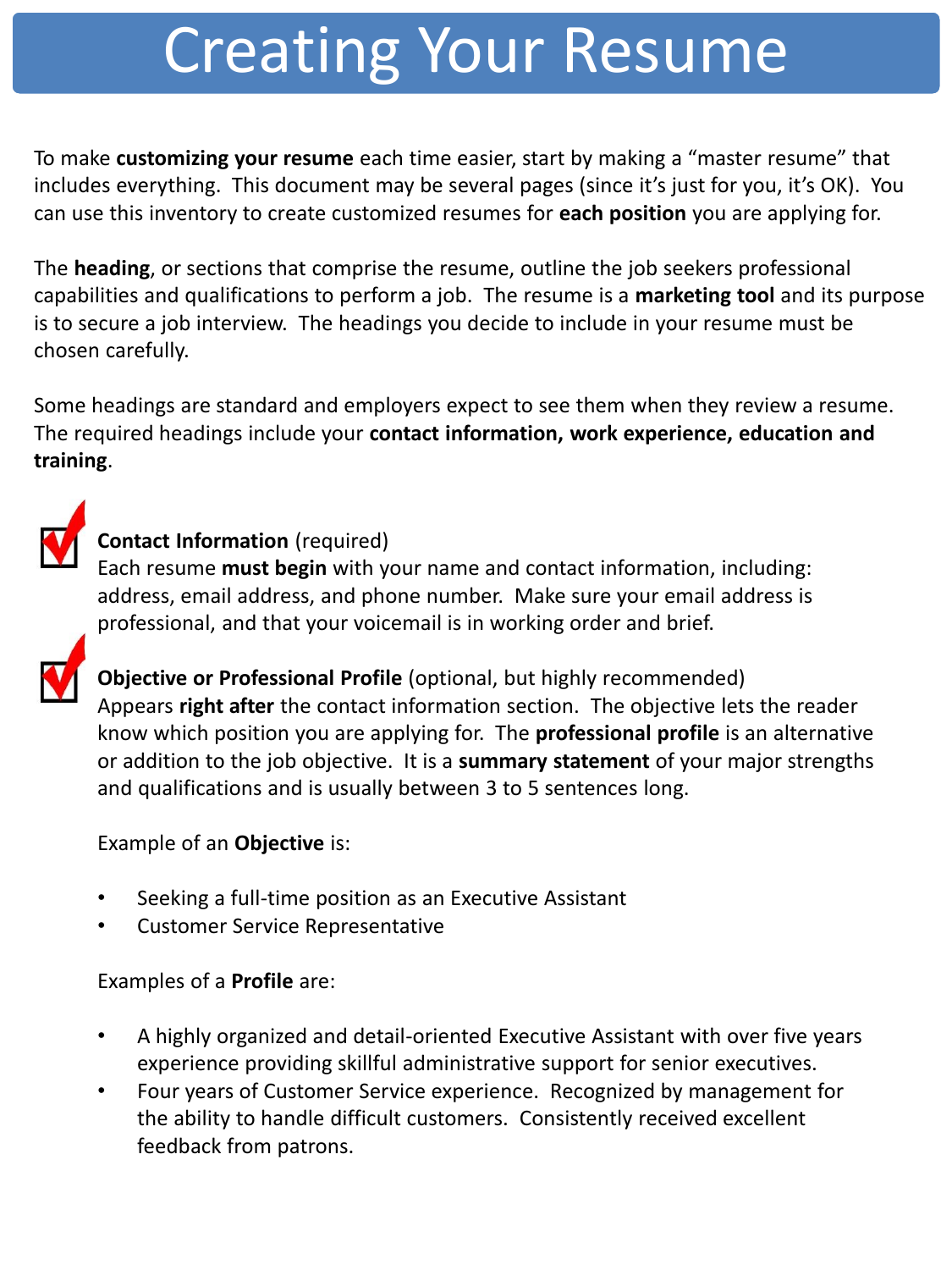**Highlights of Qualifications/Areas of Expertise/Skills Summary** (optional) This section allows you to highlight your **most marketable achievements** and skills. The best way to write this section is to consult the **job description** for which you are applying. Remember, each resume must be **customized**. What have you accomplished that matches the employer's needs? What successes have you had that prove your qualifications? You can highlight three basic skill areas: transferable, self-management, and job related skills.



#### **Examples of Highlights of Qualifications**

#### **Executive Assistant**

- Proficient in the use of Microsoft Office Suite (Word, Excel, PowerPoint, Access)
- Excellent written and verbal communication skills.
- Work cooperatively with a wide range of personalities.
- Improved work flow in fast-paced, intense environment.

#### **Customer Service**

- Highly reliable self-starter; can be counted on to complete assignments on time.
- Proven ability to gain customer's confidence and trust.
- Trusted to train and supervise new team members.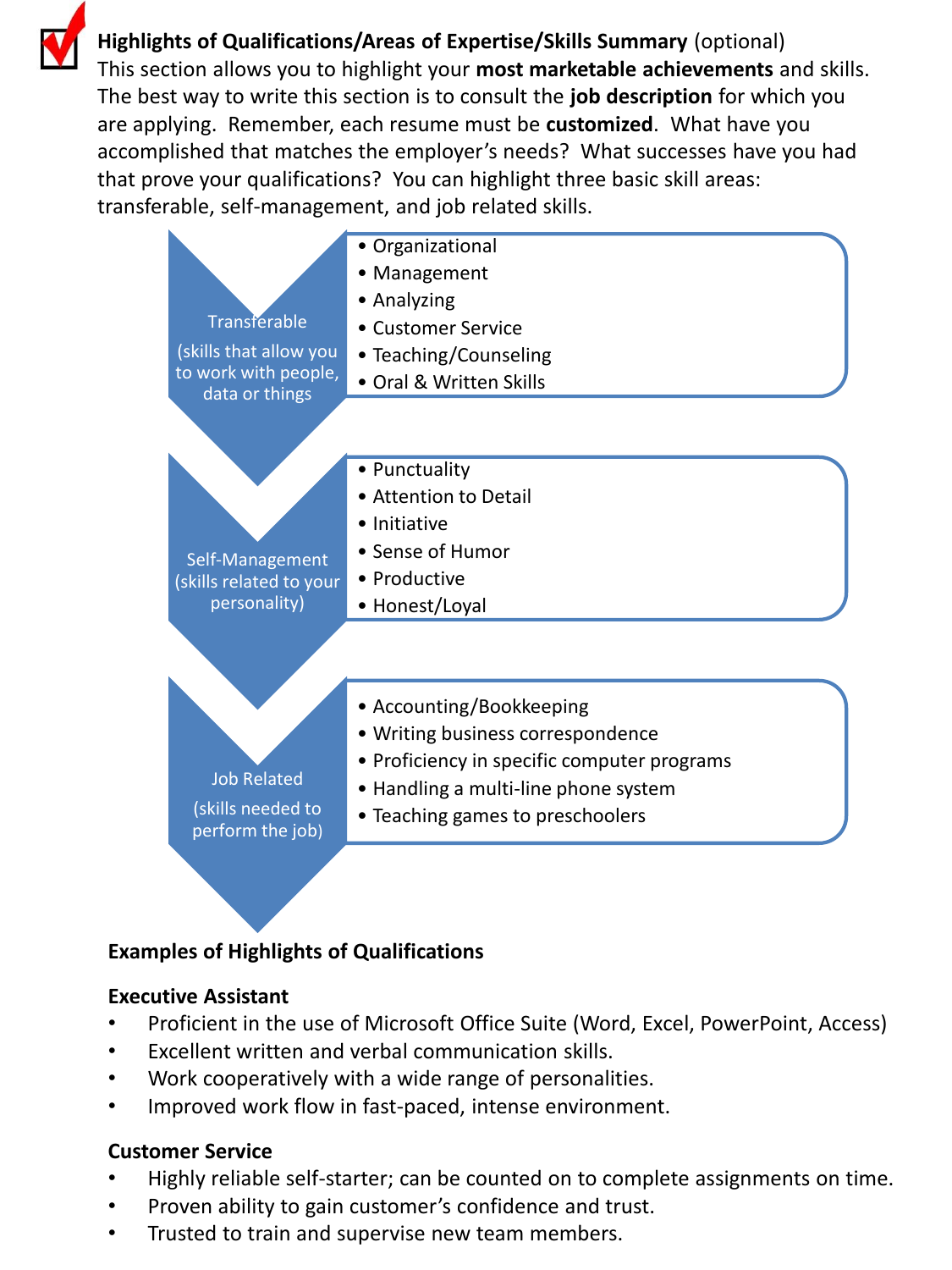

**Education** (required)

- Highlight your **most recent degree**, and the colleges or trade schools you attended; put in reverse chronology (most recent first).
- List any awards, Dean's list, or school projects that pertain to your **career objective**.
- If you do not have a college education, mention your high school and diploma.
- For recent college graduates, under education, include a section entitled **Related Course Work** or **Course Work In Progress**. List exact course titles here. This gives greater credibility to your qualifications.



**Experience** (required)

#### **Chronological Resume**

- A list of employers, starting with your **most recent first**.
- List employer's names, addresses, and dates of employment and job titles.
- Job titles are written in bold face. Listed under each job title is a **short description** of the tasks and accomplishments you performed for each employer. Begin with an **action verb**. Use same verb tense for each verb. Use bullets.

#### **Functional Resume**

- Organized around **skills sets** and not formatted around the employer and dates of employment.
- Your **general skill** areas are used as section headings (computer skills, customer service, etc.)
- Under each skill area list those **specific job tasks** and accomplishments that demonstrate your proficiency in that skills area. Begin with a verb. Use same verb tense. Use bullets.



#### **Optional Headings**

- Volunteer Work
- Honors and Awards
- Memberships/Affiliations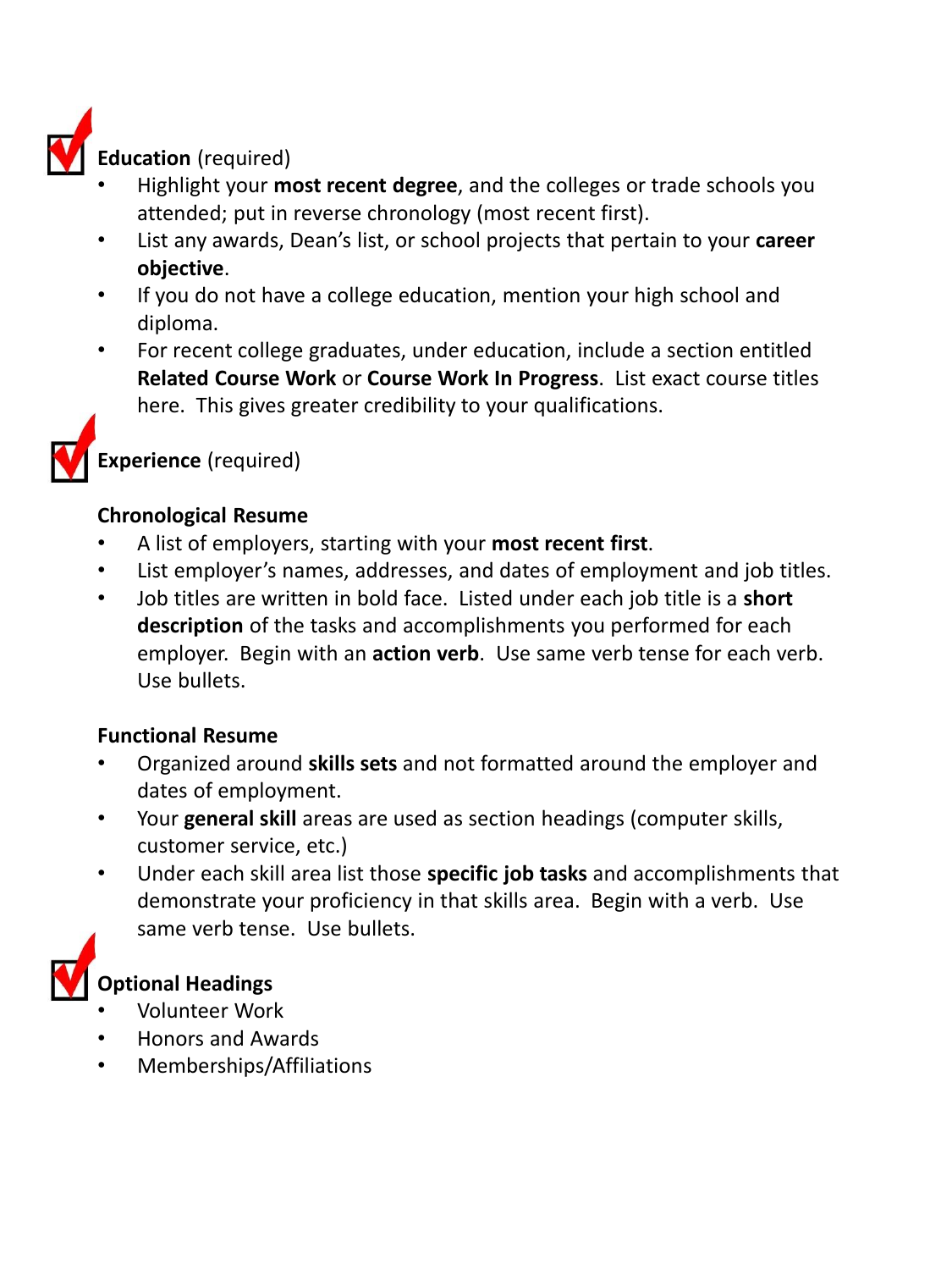# Use Action Verbs



The action verbs listed here are organized by skill areas to help you think about how your past experiences can apply to skill sets employers seek. Of course, many of these verbs apply to multiple skill areas – use all categories to get ideas for how you might describe your own skills and experience in your resume, cover letter, portfolio, interview, and other interactions.

#### **Analysis**

Analyzed Ascertained Assessed Compared Computed Conceptualized Integrated Concluded Confirmed **Critiqued** Deciphered Deliberated Determined Devised Diagnosed Estimated Evaluated Examined Forecasted Formulated Investigated **Justified** Measured Negotiated Prescribed Prioritized Projected **Questioned** 

Recommended Rated Researched Scrutinized **Studied** Substantiated Synthesized Validated Verified

#### **Teamwork**

Brainstormed Constructed Designed Engineered Envisioned Fabricated Illustrated Produced Shaped Visualized

### **Flexibility**

Accommodated Adapted Adjusted Altered Amended Balanced Converted Grew Improvised **Tailored** 

# **Initiative**

| <b>Accelerated</b> | <b>Dedicated</b>   | Innovative        | Pioneered         |
|--------------------|--------------------|-------------------|-------------------|
|                    |                    |                   |                   |
| Accomplished       | Demonstrated       | Inspired          | Revamped          |
| <b>Achieved</b>    | Enriched           | <b>Introduced</b> | <b>Revised</b>    |
| <b>Acquired</b>    | <b>Established</b> | Launched          | Spearheaded       |
| <b>Advanced</b>    | Expanded           | Minimized         | <b>Stimulated</b> |
| <b>Bolstered</b>   | <b>Expedited</b>   | Mobilized         | <b>Suggested</b>  |
| <b>Boosted</b>     | Implemented        | Modernized        | <b>Updated</b>    |
| <b>Built</b>       | Improved           | <b>Modified</b>   | Upgraded          |
| Coordinated        | Increased          | <b>Multiplied</b> |                   |
| <b>Created</b>     | Initiated          | Overhauled        |                   |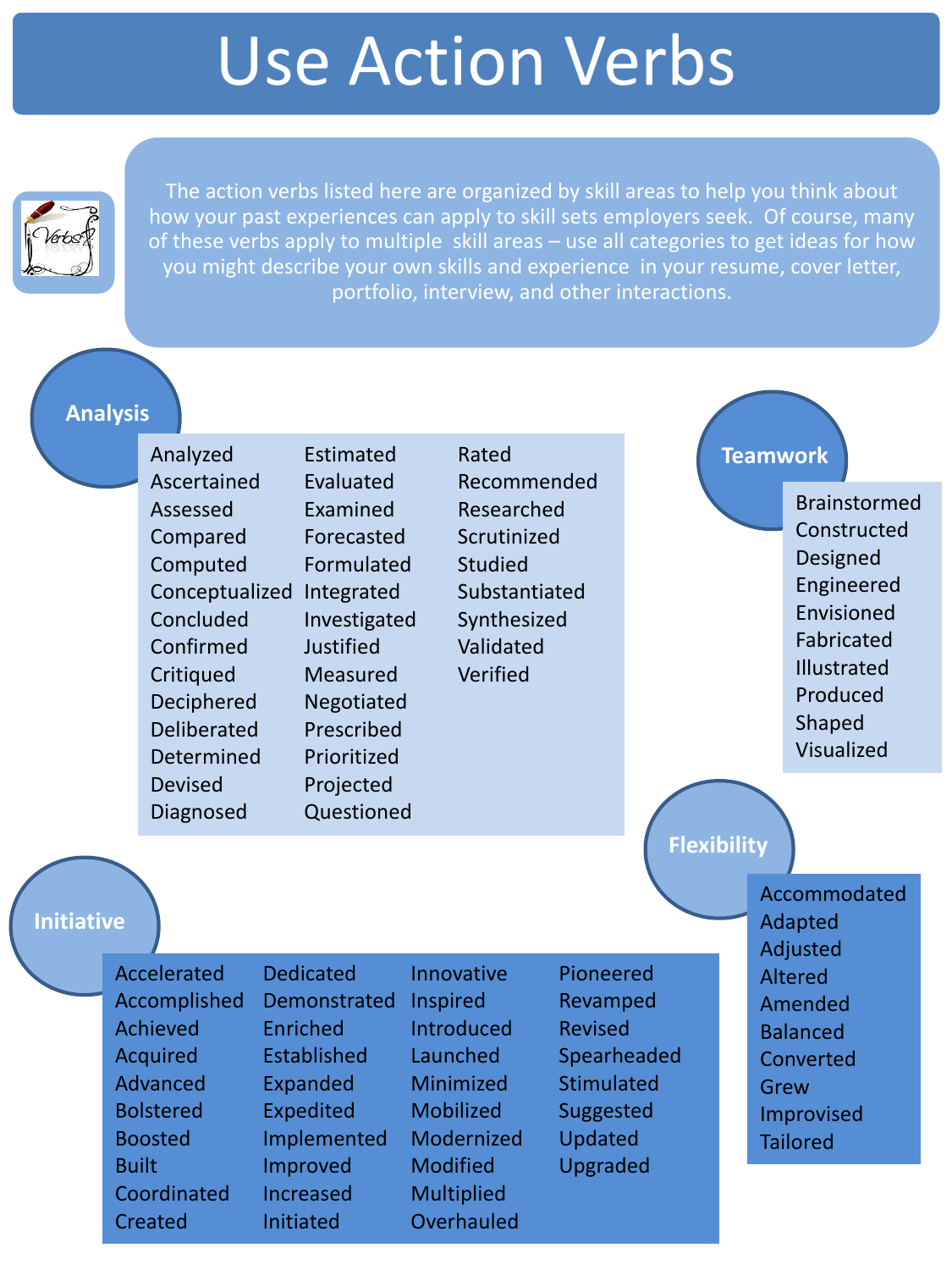# **Organization**

| Arranged<br>Assembled<br><b>Budgeted</b><br>Calculated<br>Catalogued<br>Centralized<br>Charted<br>Classified<br>Collected |                                                                                                                                | Compiled<br>Consolidated<br>Correlated<br>Indexed<br>Linked<br>Orchestrated<br>Organized<br>Oriented<br>Planned                                                       |                                                                                                                                                                         | Processed<br>Purchased<br>Recorded<br>Regulated<br>Scheduled<br>Systematized<br><b>Tabulated</b>                                                                                   |                                                                                                                                  |                                                                                                                                                                          |                                                                                                                                     |
|---------------------------------------------------------------------------------------------------------------------------|--------------------------------------------------------------------------------------------------------------------------------|-----------------------------------------------------------------------------------------------------------------------------------------------------------------------|-------------------------------------------------------------------------------------------------------------------------------------------------------------------------|------------------------------------------------------------------------------------------------------------------------------------------------------------------------------------|----------------------------------------------------------------------------------------------------------------------------------|--------------------------------------------------------------------------------------------------------------------------------------------------------------------------|-------------------------------------------------------------------------------------------------------------------------------------|
|                                                                                                                           | <b>Problem</b><br><b>Solving</b>                                                                                               |                                                                                                                                                                       |                                                                                                                                                                         |                                                                                                                                                                                    |                                                                                                                                  |                                                                                                                                                                          |                                                                                                                                     |
| And                                                                                                                       |                                                                                                                                | Aided<br>Alleviated<br>Ameliorated<br>Augmented<br>Counseled<br>Customized<br><b>Debugged</b><br>Eased<br>Elevated<br>Enlarged<br><b>Extended</b><br><b>Extracted</b> |                                                                                                                                                                         | <b>Finalized</b><br><b>Fulfilled</b><br>Generated<br>Identified<br>Interceded<br>Invented<br>Lightened<br>Polished<br>Procured<br>Reconciled<br><b>Rectified</b><br><b>Reduced</b> |                                                                                                                                  | <b>Refined</b><br>Reformed<br>Rehabilitated<br>Reinforced<br>Rejuvenated<br>Relieved<br>Remedied<br>Remodeled<br>Repaired<br><b>Restored</b><br>Retrieved<br>Revitalized | <b>Revived</b><br><b>Settled</b><br>Solicited<br>Solved<br><b>Streamlined</b><br>Strengthened<br>Supplemented<br><b>Transformed</b> |
| <b>More!</b>                                                                                                              |                                                                                                                                |                                                                                                                                                                       |                                                                                                                                                                         |                                                                                                                                                                                    |                                                                                                                                  |                                                                                                                                                                          |                                                                                                                                     |
|                                                                                                                           | Acted<br>Activated<br>Added<br>Admitted<br>Apportioned<br>Appraised<br>Approximated<br><b>Attained</b><br>Audited<br>Certified |                                                                                                                                                                       | Committed<br>Consented<br>Contracted<br><b>Disbursed</b><br><b>Dispatched</b><br><b>Displayed</b><br>Enlisted<br><b>Excelled</b><br><b>Executed</b><br><b>Exercised</b> |                                                                                                                                                                                    | Figured<br>Guaranteed<br>Indicated<br>Instituted<br>Involved<br><b>Issued</b><br>Licensed<br>Maintained<br>Operated<br>Performed | Programmed<br>Realized<br>Related<br>Reserved<br>Reviewed<br>Satisfied<br>Screened<br>Secured<br>Served<br>Set                                                           | Sought<br>Specified<br>Submitted<br>Surveyed<br>Sustained<br><b>Traced</b><br><b>Transacted</b><br>Transmitted<br>Valued            |

Prepared

Smoothed

Commissioned Familiarized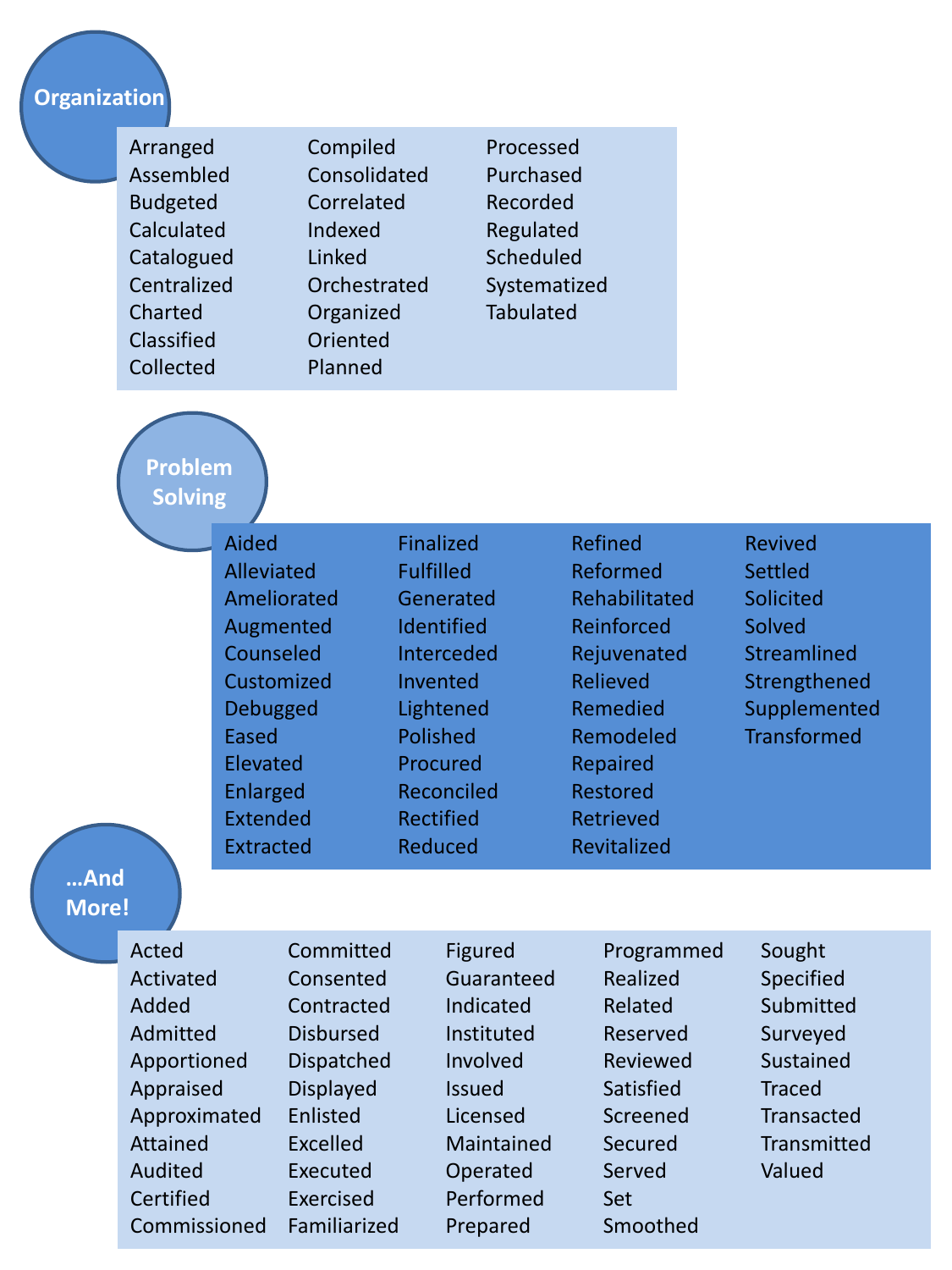#### **Creativity**

| Acted           | Established        | Originated  |
|-----------------|--------------------|-------------|
| Authorized      | Fashioned          | Performed   |
| Chose           | Founded            | Planned     |
| Conceived       | Formulated         | Prepared    |
| Conceptualized  | <b>Illustrated</b> | Produced    |
| Created         | Improved           | Proposed    |
| Customized      | Initiated          | Resolved    |
| <b>Decided</b>  | Instituted         | Revitalized |
| Designed        | Integrated         | Selected    |
| Determined      | Introduced         | Set up      |
| Developed       | Invented           | Shaped      |
| <b>Devised</b>  | Launched           | Structured  |
| <b>Directed</b> | Marketed           | Wrote       |
| Enhanced        | Opened             |             |
| Enlisted        | Ordered            |             |

**Clerical & Research**

**Human**

**Resources**

Advised Assessed Assisted Clarified Coached Collaborated Consulted Counseled Diagnosed

Educated Employed Grouped Guided Handled **Hired** Integrated Mediated Monitored **Motivated** Negotiated Recruited Represented Sponsored Strengthened **Trained** 

Approved Arranged Automated Budgeted **Calculated Catalogued Classified** Collected Compared Compiled Completed Computed **Critiqued** Decreased Diagnosed Dispatched **Distributed** Evaluated Examined Executed **Generated Identified** Implemented Inspected Interpreted Interviewed Investigated **Monitored** Operated **Organized** Prepared Processed Purchased Recorded Retrieved Reviewed **Scheduled** Screened Specified Summarized Surveyed Systematized Tabulated Validated Verified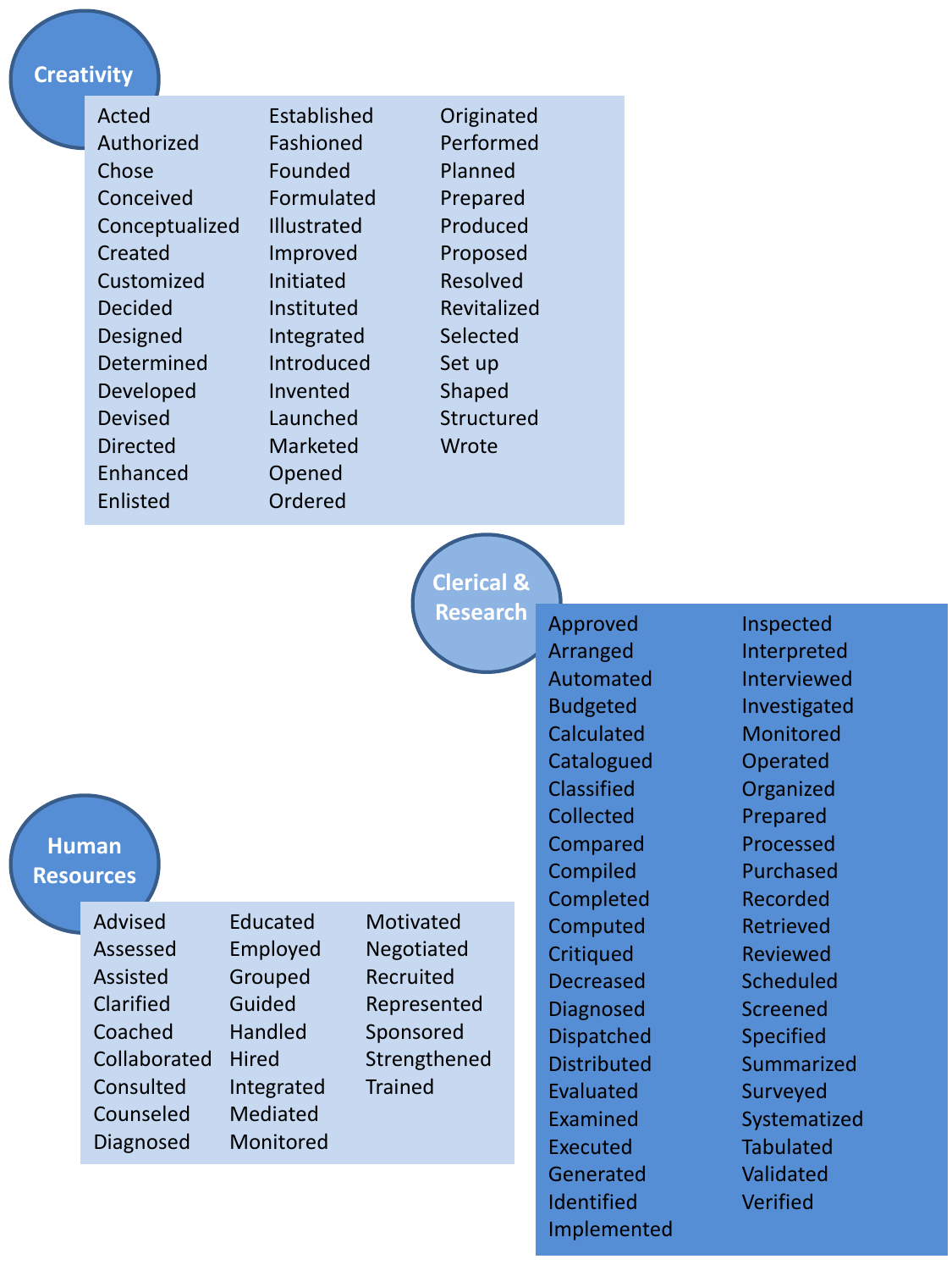#### **Financial**

Administrated Allocated Analyzed Audited Balanced Budgeted Calculated Computed Developed Forecasted Managed **Marketed** Planned Projected Researched **Tabulated** 

#### **Teaching**

Adapted Advised Clarified Coached Communicated **Coordinated** Demystified Developed Enabled Encouraged Evaluated Explained

Facilitated Guided Influenced Informed Instructed Interpreted Lectured Persuaded Set goals **Stimulated** Trained

#### **Technical**

**Communication**

Addressed Arbitrated Arranged Authored Collaborated **Consulted** Contacted Convinced Corresponded Developed Directed **Drafted** Edited Enlisted

Explained Formulated Influenced Interpreted Interviewed Investigated Lectured Mediated Moderated Negotiated Participated Persuaded Presented Presided

Promoted Publicized Reconciled Recruited Represented Sold Spoke Taught **Trained Translated Wrote** 

Assembled Built Calculated **Computed Designed Devised** Engineered Fabricated Maintained Operated **Overhauled** Programmed Remodeled Repaired Solved Upgraded